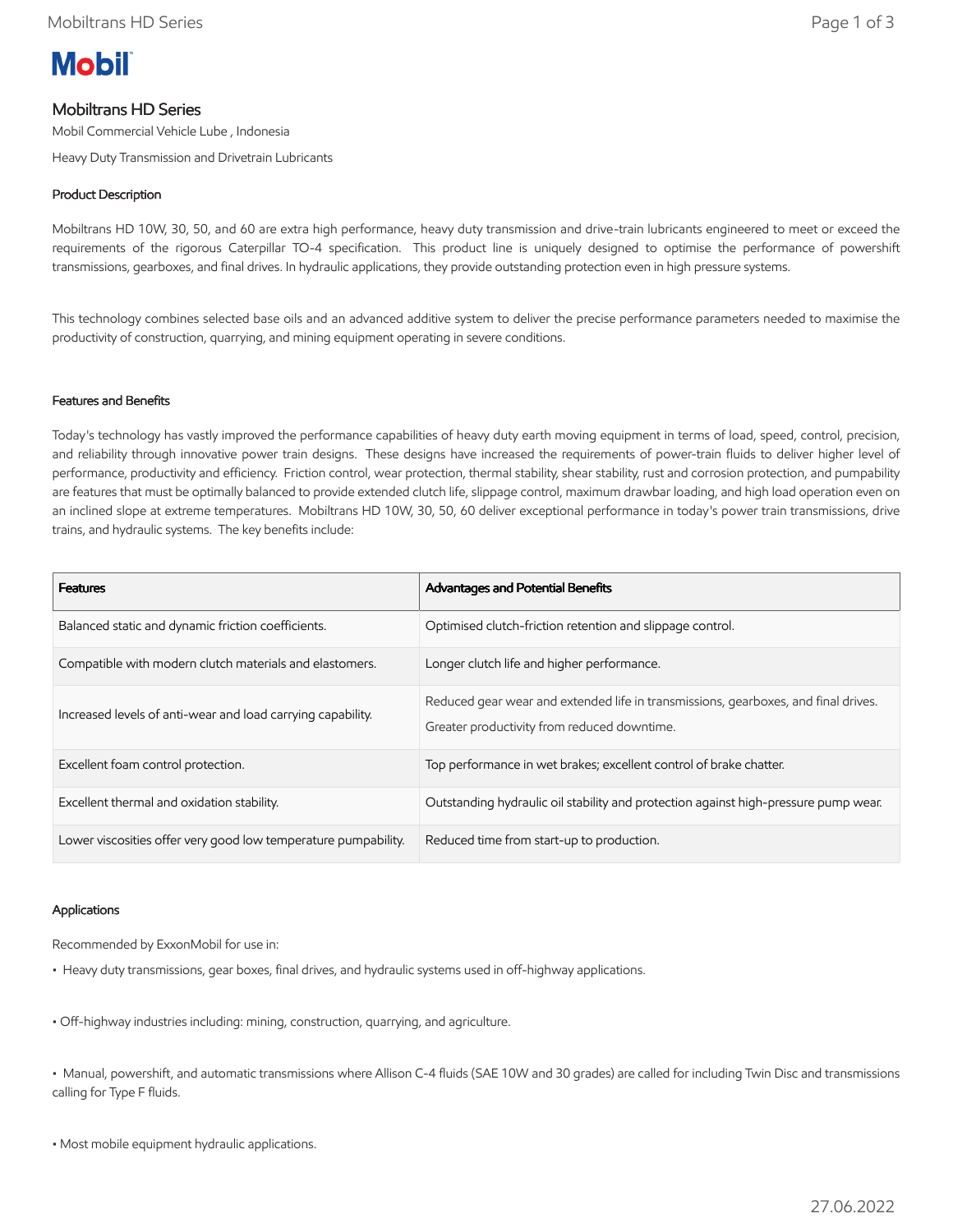## Mobiltrans HD Series **Page 2 of 3**

## Specifications and Approvals

| This product has the following approvals: | 30 | 50 | 60 | <b>10W</b> |
|-------------------------------------------|----|----|----|------------|
| ZF TE-ML 03C                              | ∧  |    |    | $\sqrt{ }$ |
| ZF TE-ML 07F                              | ∧  |    |    |            |

| This product is recommended for use in applications requiring: | 30        | 50 | 60 | <b>10W</b> |
|----------------------------------------------------------------|-----------|----|----|------------|
| Allison C-4                                                    | $\lambda$ |    |    | ⌒          |
| KOMATSU KES 07.868.1                                           |           |    |    |            |

| This product meets or exceeds the requirements of: | 30        | 50 | 60 | <b>10W</b> |
|----------------------------------------------------|-----------|----|----|------------|
| Caterpillar TO-4                                   | $\lambda$ |    |    |            |

#### Properties and Specifications

| Property                                      | 30            | 50            | 60     | <b>10W</b> |
|-----------------------------------------------|---------------|---------------|--------|------------|
| Grade                                         | <b>SAE 30</b> | <b>SAE 50</b> | SAE 60 | SAE 10W    |
| Density @ 15 C, kg/l, ASTM D4052              | 0.886         | 0.91          | 0.91   | 0.864      |
| Flash Point, Cleveland Open Cup, °C, ASTM D92 | 242           | 242           | 244    | 233        |
| Kinematic Viscosity @ 100 C, mm2/s, ASTM D445 | 10.9          | 18.1          | 25     | 6.2        |
| Kinematic Viscosity @ 40 C, mm2/s, ASTM D445  | 96.1          | 205.67        | 332.74 | 40.3       |
| Pour Point, °C, ASTM D97                      | $-30$         | $-18$         | $-12$  | $-36$      |
| Viscosity Index, ASTM D2270                   | 95            | 97            | 96     | 115        |

#### Health and Safety

Health and Safety recommendations for this product can be found on the Material Safety Data Sheet (MSDS) @ [http://www.msds.exxonmobil.com/psims](http://www.msds.exxonmobil.com/psims/psims.aspx) /psims.aspx

All trademarks used herein are trademarks or registered trademarks of Exxon Mobil Corporation or one of its subsidiaries unless indicated otherwise.

04-2022 ExxonMobil Asia Pacific Pte Ltd Jakarta Representative Office Wisma GKBI 27th Floor Jl. Jenderal Sudirman No. 28 Jakarta 10210 Indonesia

+62 21 574 0707 [http://www.exxonmobil.com](http://www.exxonmobil.com/)

Typical Properties are typical of those obtained with normal production tolerance and do not constitute a specification. Variations that do not affect